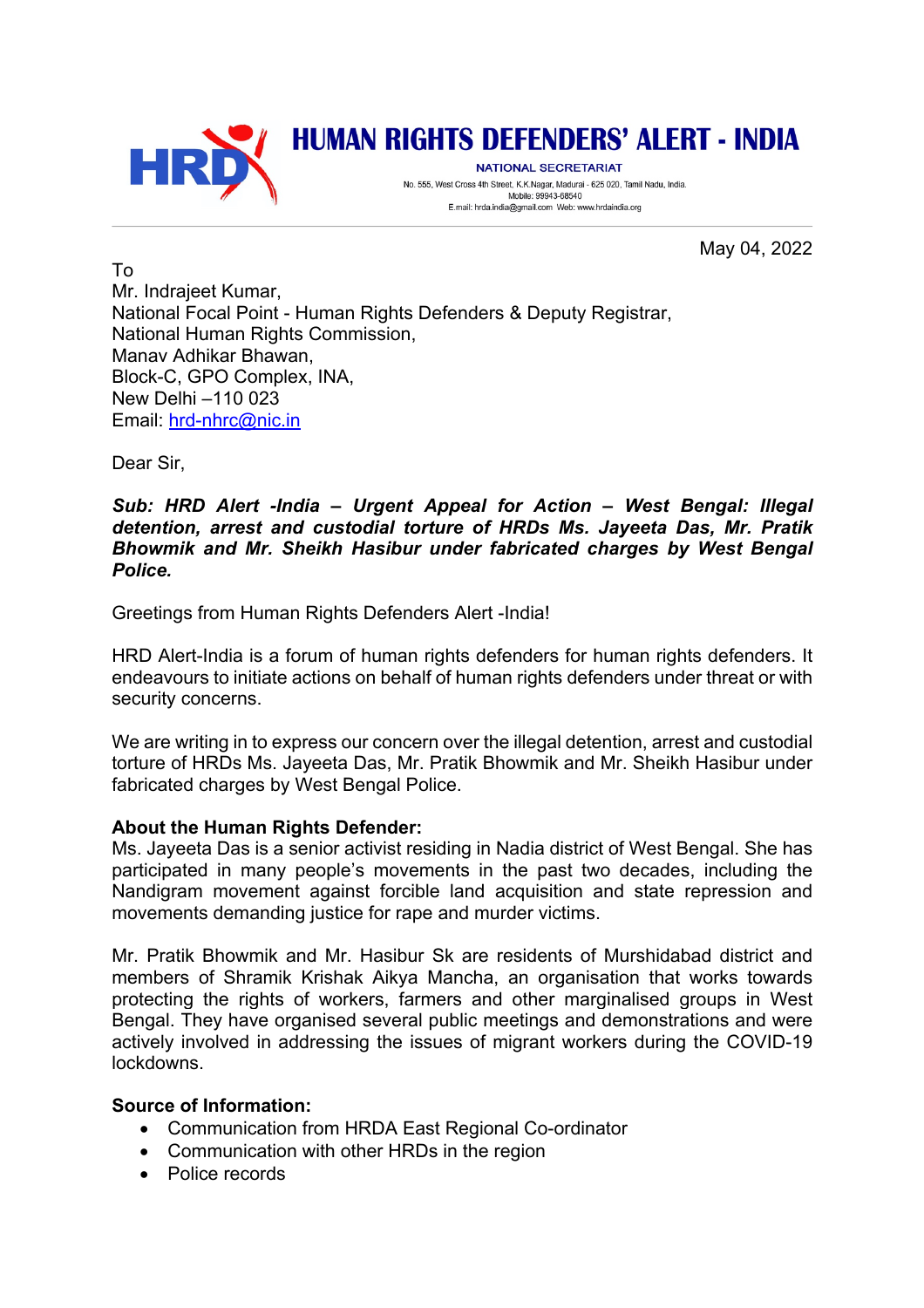## **The Perpetrators:**

- Mr. Subhashish Bhattacharjee, Assistant Commissioner of Police, Officer in Charge, Special Task Force Police Station, Kolkata Police
- Mr. Atanu Bandopadhyay, Assistant Commissioner of Police, Special Task Force, Kolkata Police
- Mr. Sudipto Biswas, Inspector, Special Task Force Police Station, Kolkata Police
- Personnel attached to Haringhata Police Station, Nadia district
- Personnel attached to Nowda Police Station, Murshidabad district

## **Date of Incident:**

March 23-30, 2022

## **Place of Incident:**

Murshidabad, Nadia and Kolkata, West Bengal

#### **Background of the Incident:**

On January 1, 2022, the Special Task Force Police Station, Kolkata Police registered an FIR (1/2022) regarding the discovery of a black backpack, which contained some hand-written pamphlets of the banned CPI(Maoist), a pen drive and a few current affairs magazines. No accused were named in the FIR registered under sections 120B, 121, 121A, 122, 123, 124A of the Indian Penal Code. Inspector Mr. Sudipto Biswas was the Investigating Officer in the case.

## **Details of the Incident:**

On March 23, 2022, at around 10.30 PM, Mr. Pratik Bhowmik and Mr. Hasibur Sk were illegally detained by personnel from the Nowda Police Station when they were returning home from a nearby village. They were kept at the Nowda Police Station till the morning of March 25, but not told about any case against them or their arrest.

While in detention, police forced them to sign a seizure memo claiming arms were found on them. Mr. Hasibur Sk was also beaten up by police officials on one occasion.

On March 24, 2022, more than 12 hours after Mr. Bhowmik and Mr. Hasibur's illegal detention and arrest, the Nowda Police Station registered an FIR against the HRDs under Sections 25 and 35 of the Arms Act. However, the police falsely claimed the HRDs were arrested on March 24 at around 3.30 PM. They were produced at the Berhampore court on March 25 and were remanded in police custody for seven days.

On March 29, 2022, around 12 PM, personnel from Haringhata Police Station in Nadia district apprehended Ms. Jayeeta Das from the Boro Jaguli area. They ordered her to get into the police vehicle without providing any reason and took her to an empty house, where she was detained for nearly seven hours.

She was not provided any reason for her detention or allowed to inform her family members or lawyer. At around 7 PM, personnel from the Special Task Force of Kolkata Police reached the spot and informed she was being arrested in FIR no 1/2022. They took her to Kolkata where she underwent a medical examination. On March 30, Ms. Das was produced at the Bankshall Court, and remanded in police custody for 14 days.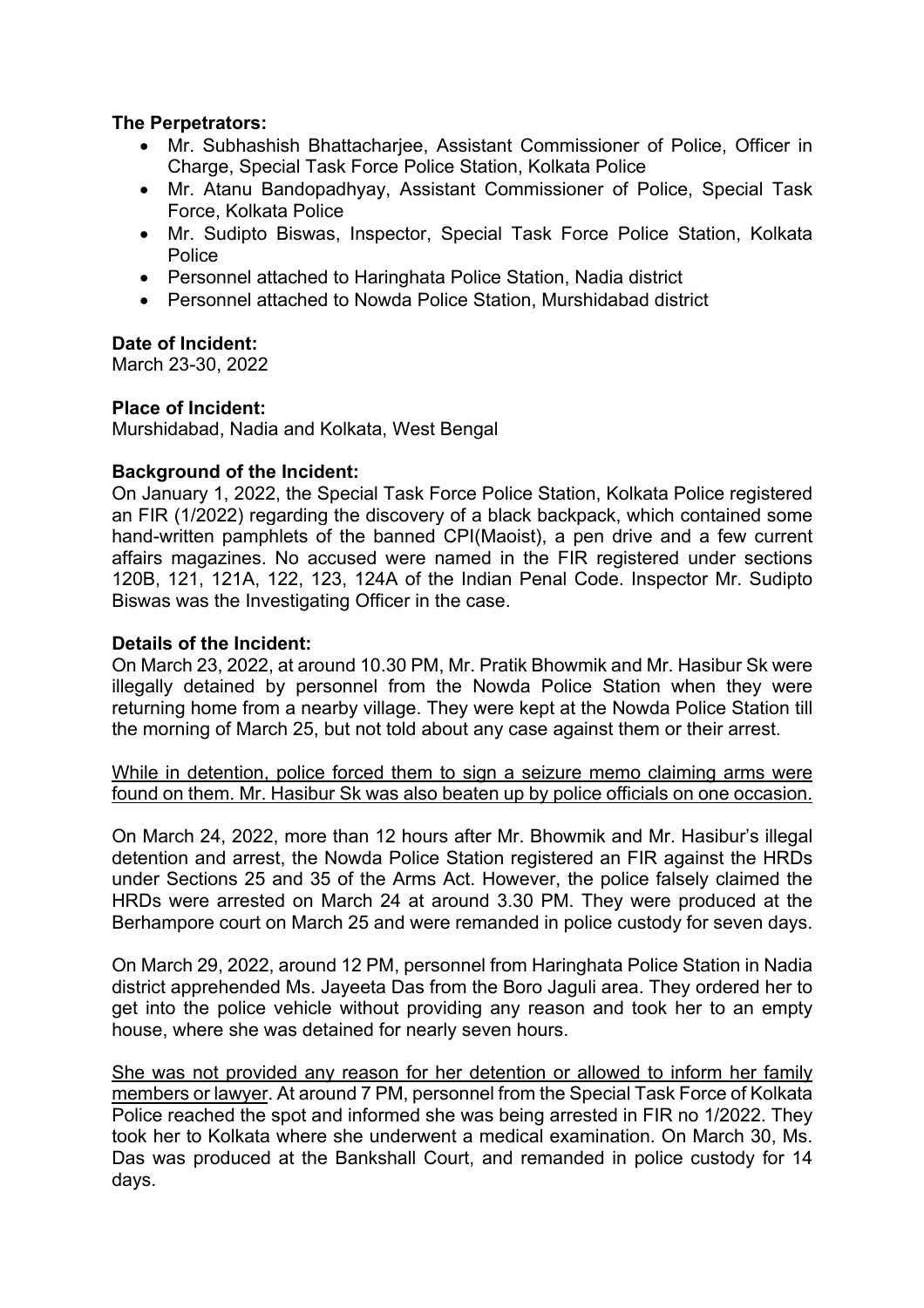On April 2, when Mr. Bhowmik and Mr. Hasibur were produced at the Berhampore court, the Special Task Force prayed for their remand, which was granted. On April 3, an arrest warrant was issued against the duo in connection with FIR no 1/2022 by the Bankshall Court in Kolkata, and they were remanded in police custody.

On April 7, all three HRDs were booked under Sections 17, 18, 20, 38 and 39 of the Unlawful Activities Prevention Act following approval from the City Sessions Judge. They continue to remain in police custody.

Several civil society organisations have condemned the arrests and stressed that they were in continuation with reprisals by the police against HRDs in West Bengal who opposed the policies and decisions of the state government.

The brazen, illegal manner of Ms. Das, Mr. Bhowmik and Mr. Hasibur's arrest and illegal detention is in violation of the DK Basu guidelines. The torture and intimidation of Mr. Hasibur and Mr. Bhowmik in police custody is also against national and international human rights.

These instances amount to a gross abuse of the HRDs' fundamental right to life and personal liberty granted by Article 21 of the Indian Constitution as well as a violation of their human rights as guaranteed by national and international laws.

Torture is a serious violation of human rights law in national and international law. The Hon'ble Commission itself asked the State to criminalise torture. Article 5 of the Universal Declaration of Human Rights and Article 7 of the International Covenant on Civil and Political Rights both provide that no one shall be subjected to torture or to cruel, inhuman or degrading treatment or punishment. Whereas Article 2 of the United Nations Convention against Torture prohibits torture, and requires state parties to take effective measures to prevent it in any territory under their jurisdiction.

Further, the Declaration on human rights defenders adopted in 1998 by the UN general Assembly was Clauses 2 and 3 of Article 12 of the declaration state: *"The State shall take all necessary measures to ensure the protection by the competent authorities of everyone, individually and in association with others, against any violence, threats, retaliation, de facto or de jure adverse discrimination, pressure, or any other arbitrary action as a consequence of his or her legitimate exercise of the rights referred to in the present Declaration. In this connection, everyone is entitled, individually and in association with others, to be protected effectively under national law in reacting against or opposing, through peaceful means, activities, and acts, including those by omission, attributable to States that result in violations of human rights and fundamental freedoms, as well as acts of violence perpetrated by groups or individuals that affect the enjoyment of human rights and fundamental freedoms."*

## **Appeal:**

We appeal to the NHRC to treat this as a case of reprisal against human rights defenders for exercising their constitutionally guaranteed fundamental rights, and urge the NHRC to urgently –